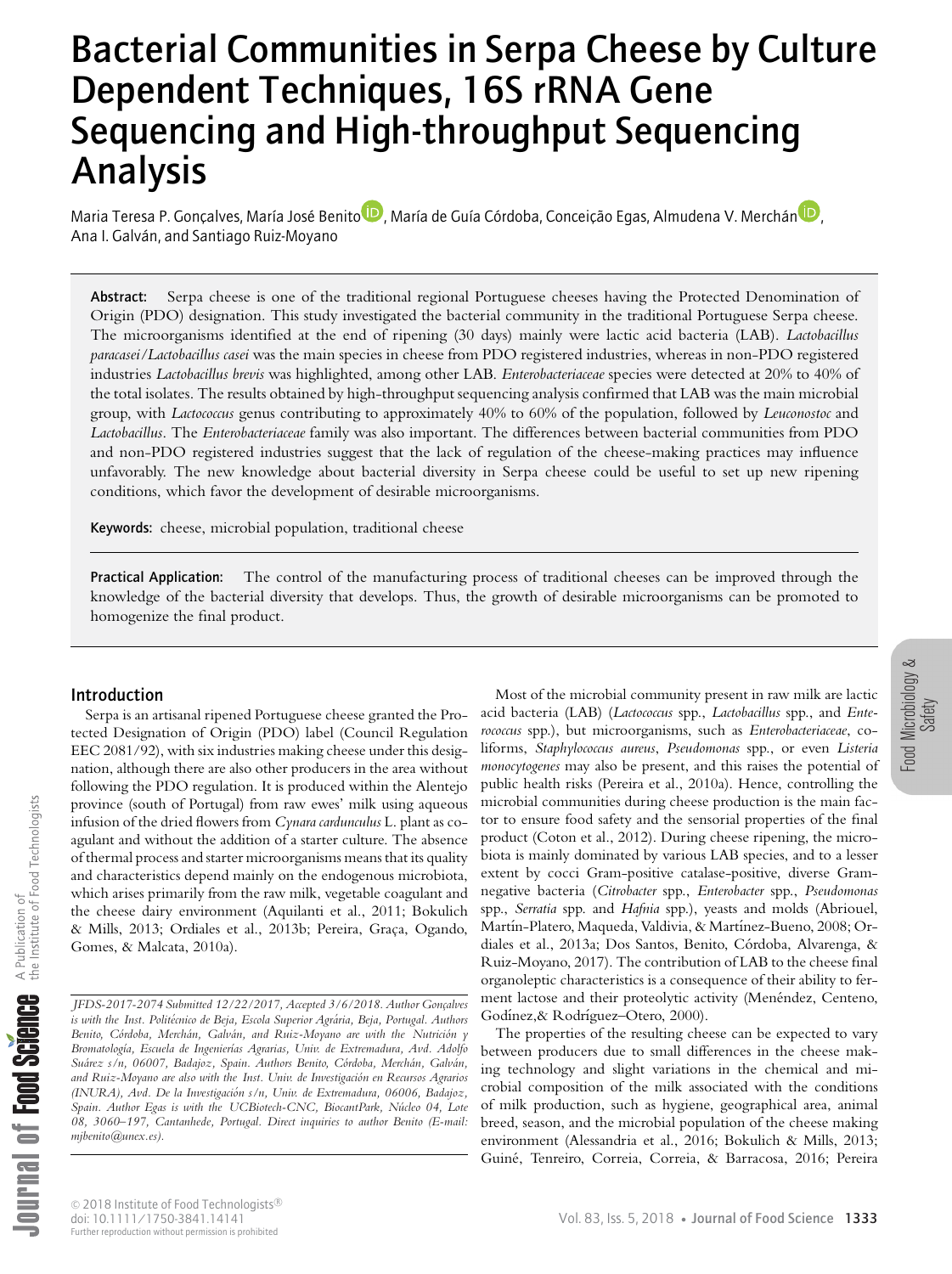et al., 2010b). A thorough microbial survey of similar cheeses regarding their origin and production technology, as PDO and non-PDO cheeses, could be very important for the dairy industry, as the PDO regulation enables knowledge of the production technology and milk production conditions to guarantee the quality of the product.

Accurate identification of microorganisms requires a culturedependent approach combined with mainly DNA-based molecular techniques (Bokulich & Mills, 2013; Ordiales et al., 2013a). Sequencing the 16S rRNA gene in bacteria is a suitable tool for describing the microbial diversity of food process. Identifying live microorganisms along the cheese making process may contribute to establish strategies to control the microbial population and their influence on the final cheese characteristics (Ordiales et al., 2013b). However, the advent of culture independent technique such as high-throughput sequencing (HTS) technology has revolutionized the study of microbial ecosystems, including food fermentations. High-throughput sequencing enables comprehensive microbial surveys with detection sensitivities and throughputs several orders of magnitude greater than earlier molecular techniques via massive parallel sequencing of short amplicons of universally conserved DNA fragments, typically the 16S rRNA gene in bacteria (Bokulich & Mills, 2013). Thus, HTS tools have superior sequence coverage (live and death cells during the whole process) and lower sequencing cost, but the shorter fragment length results in lower taxonomic resolution (Bokulich & Mills, 2012).

Although Serpa cheese is considered one of the most appreciated Portuguese cheeses for its sensorial characteristic, little is known about the microbial diversity of this traditional cheese. Therefore, the aim of the present work was to study the bacterial community and foodborne pathogens presence in Serpa cheese with PDO label in comparison with similar non-PDO registered cheeses of the area by culture dependent and independent methods.

# Materials and Methods

#### Serpa cheese samples

Samples were taken at the end of the ripening process (30 days) from 5 different dairy industries located in the geographical area of production. Three industries, identified as A, C, and G belonged to PDO "Serpa cheese," while the non-PDO registered industries were designated as V and B. Serpa cheeses were manufactured after raw ewes' milk coagulation with a *Cynara cardunculus* L. flowers infusion as described Alvarenga, Canada, and Sousa (2011). Ripened cheeses have a cylindrical shape with around 800 g each, 15 cm diameter and 5 cm height.

The ripening process was performed in 2 stages. In PDO registered industries, the cheeses were ripened in rooms with temperature and relative humidity controlled. The first stage was at temperature around 8 to 9 °C and relative humidity between 92% and 97% during 8 to 10 days, followed by second period until the end of ripening at temperature around 10 to 13 °C and relative humidity between 85% and 90%. In non-PDO registered industries, the cheese-making process is more artisanal, and the production is limited to winter season. In the initial stage, the ripening was performed in a room with temperature around 12 to 13 °C and relative humidity of 90% during 8 to 10 days, followed by a second period until the end of the ripening in a room at ambient conditions. Consequently, the temperature and relative humidity varied depending on the weather conditions, with values ranging from 8 to 18 °C and relative humidity between 65% and 95%.

Two different batches by season, winter and spring, were analyzed for the PDO industries, whereas only winter was used in the non-PDO industries. Each physicochemical and microbiological assay was performed in three different cheeses by batch  $(n = 48)$ , making each determination in triplicate.

#### Physicochemical analysis

The moisture content of the samples was determined by dehydration at  $102 \pm 2$  °C to a constant weight according to the official method of the International Organization for Standardization protocols ISO 5534:2004E. The water activity  $(a_w)$  was determined using a GBZ FA-St/1 apparatus (Scientific Instruments, Romans sur Isère, France). The pH was measured using a Crison mod. 2002 pH meter (Crison Instruments, Barcelona, Spain).

# Culture dependent analysis: microbial counts and pathogens detection

For the isolates and microbial counts, each cheese sample (10 g) was placed aseptically into a sterile plastic bag with 90 mL 1% peptone water (Pronadisa, Alcobendas, Madrid, Spain), and homogenized for 120 s in a Stomacher instrument (Lab-Blender 400 Seward Lab., London, England). The cheese homogenates were serially diluted and aliquots from each dilution were inoculated onto agar plates. Mesophilic aerobic bacteria were counted on plate count agar (PCA; Oxoid, Hampshire, UK) after incubation at 30 °C for 48 hr. Mesophilic lactobacilli and lactococci were enumerated on de Man, Rogosa and Sharpe (MRS; Oxoid) agar acidified to pH 5.6 with acetic acid (10%) and M17 agar (Oxoid), respectively, under 10%  $CO<sub>2</sub>$  atmosphere at 30 °C after 48 hr. Enterococci, typical pink or dark red colonies with a narrow whitish border, were counted on Slanetz and Bartley (SB; Oxoid) agar at 35 °C for 48 hr. The transparent and gelatinous colonies of *Leuconostoc* spp. were enumerated on Mayeux, Sandine, and Elliker (MSE) agar medium (Biokar Diagnostic, Beauvais, France) at 21 °C after 72 hr. The growth of black staphylococci colonies on Baird-Parker agar (BP; Oxoid) supplemented with potassium tellurite and egg yolk emulsion was assessed after incubation at 37 °C for 48 hr. Enterobacteria (Gram-negative and cytochrome oxidase negative), identified as rose-coloured colonies surrounded by a halo of purple precipitate, were counted on violet red bile glucose agar (VRBG; Oxoid), after incubation at 30 °C for 24 hr. *Escherichia coli* were selectively grown on chromogenic tryptone bile X-glucuronide (TBX) agar (Serco, Mexico) and the typical blue-green colonies, indicating the presence of ß-D-glucuronidase activity, were enumerated after incubation at 44 °C for 24 hr. For the enumeration of sulfite-reducing *Clostridium* spp., 10 mL aliquots of 1:10 diluted cheese samples were heated at 80 °C for 10 min in water bath to kill vegetative forms. Then, 0.1 and 1 mL aliquots of the suspensions were mixed with 9.9 and 9 mL of sulfite–polymyxin–sulfadiazine agar (SPS, Oxoid), respectively, while a 5 mL aliquot was mixed with 5 mL of SPS agar 2X. After solidification of the media, another 2 to 3 mL of SPS agar was overlaid and the test tubes were incubated under anaerobic conditions at 44 °C for 72 hr. Colonies with appearances similar to black cotton wool and approximately 2 to 3 mm in size were counted as suspected sulfite-reducing *Clostridia*.

Finally, for *Listeria* spp. and *Salmonella* spp. analysis, 25 g of each cheese sample were placed aseptically into sterile plastic bags and homogenized in 225 mL of buffered peptone water and incubated at 30 °C for 24 hr. Then, *Listeria* spp. and *Salmonella* spp. were detected by ISO 11290–2:1998+A1:2004 (1998) and ISO 6785:2001 (2001), respectively.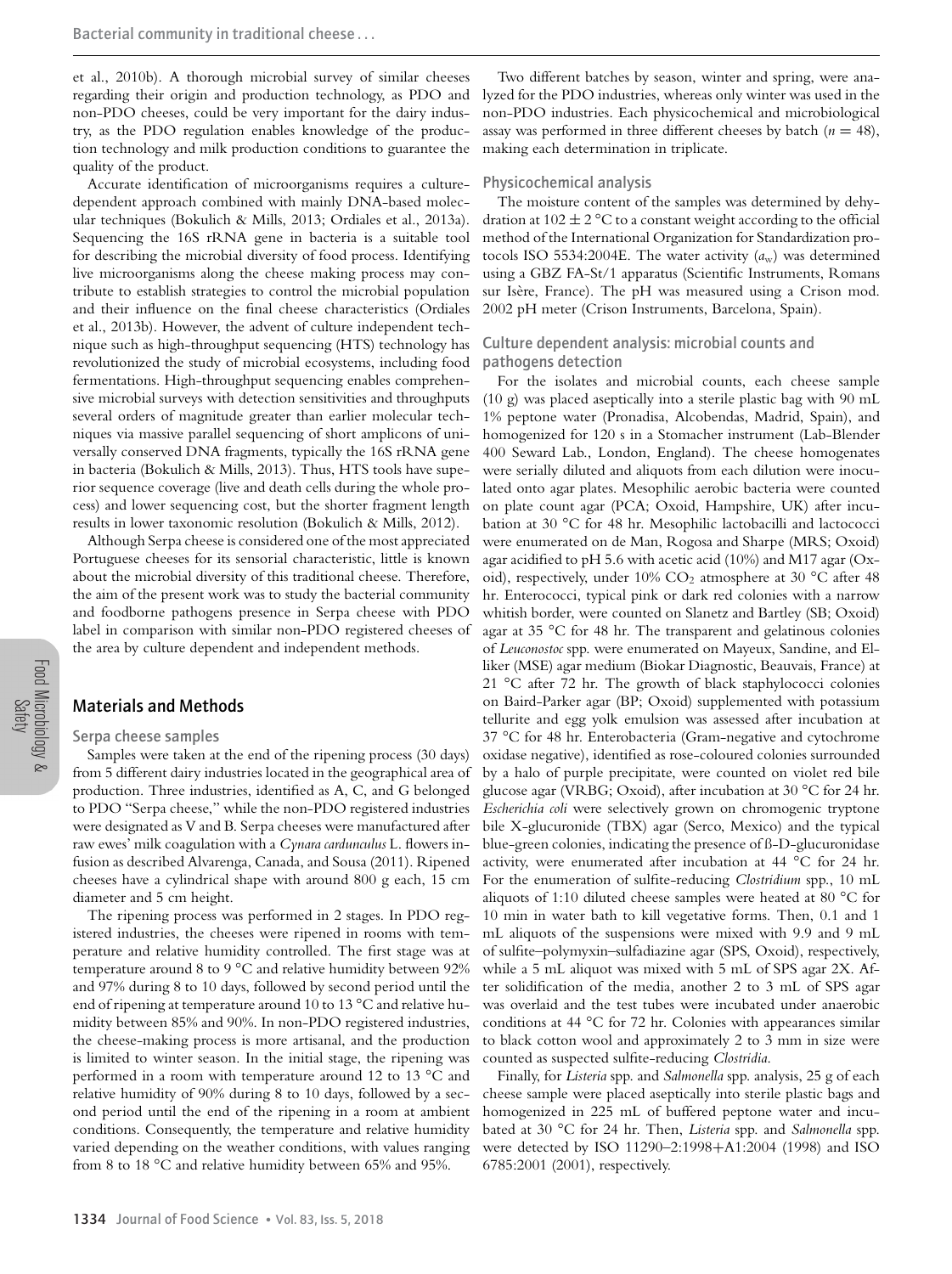Microbial identification of isolates by DNA sequencing analysis

Various colonies isolated from the cheeses were identified by rRNA 16S gene sequencing analysis. From each plated medium with colonies in the highest dilutions, 10 colonies were isolated at random on nutrient agar (Oxoid) and finally grown in 5 mL of nutrient broth (Oxoid). The genomic DNA of the pure isolates was obtained and the 16S rRNA gene sequences analyzed as described by Benito et al. (2008a, b). The sequences were compared with the EMBL/GenBank database using the BLAST algorithm. The isolates were confirmed based on the highest identity score (highest sequence homology).

For pathogens identification, presumptive *Listeria* spp. or *Salmonella* spp. isolates and *S. aureus* colonies from BP agar with a black appearance and surrounded by a clear zone and tested for catalase and coagulase activity (Staphylex, Oxoid) were confirmed by sequencing the rRNA 16S gene as above. Finally, presumptive *E. coli* from TBX plates were transferred to tubes of brilliant green lactose bile broth (Oxoid) and incubated at 35 °C for 24 to 48 hr. The confirmed *E. coli* colonies were transferred to eosin-methylene-blue lactose sucrose agar (Oxoid) before identification by 16S rRNA sequencing. Enterohemorrhagic *E. coli* serotype O157:H7 was then detected using a multiplex PCR for verotoxins as described by Fratamico, Bagi, and Pepe (2000). The primers used in the multiplex PCR and the sizes of the expected PCR products were as follows: Shiga 1 toxin (210 bp) stx1F (5 -TGTAACTGGAAAGGTGGAGTATACA-3 ) and stx1R (5 - GCTATTCTGAGTCAACGAAAATAAC-3 ); and Shiga 2 toxin (484 bp) stx2F (5 -GTTTTTCTTCGGTATCCTATTCC-3 ) and stx2R (5 -GATGCATCTCTGGTCATTGTATTAC-3 ). Primers for 16S rRNA gene amplification were used as the reaction control and the verotoxin-producing *E. coli* CECT4267 as the positive control.

Identification of bacterial community by HTS of the 16S rRNA gene

Cheese (5 g) was homogenized in 45 mL of a 2% trisodium citrate buffer (VWR, Dublin, Ireland). A 2 mL aliquot of the homogenate was enzymatically lysed with lysozyme (1 mg/mL), mutanolysin (50 U/mL), and proteinase K (800  $\mu$ g/mL), followed by incubation at 55 °C for 1 hr, as previously described by Quigley, O'Sullivan, Beresford, Ross, and Fitzgerald (2011). After, the DNA was extracted using a PowerFood microbial DNA isolation kit (MoBio Laboratories Inc., Carlsbad, CA, USA).

The genomic DNA was amplified for the hypervariable V3V4 region with specific primers and further re-amplified in a limited-cycle PCR reaction to add a sequencing adaptor and dual-indexed barcodes. The initial PCR reactions were performed for each sample using 2X KAPA HiFi Hot-Start ready mix, 0.2 *µ*M of each PCR primer: forward primer Bakt 341F 5 -CCTACGGGNGGCWGCAG-3 ' and reverse primer Bakt 805R 5 -GACTACHVGGGTATCTAATCC-3' (Herlemann et al., 2011; Klindworth et al., 2013) and 12.5 ng of template DNA. The PCR conditions involved denaturation at 95 °C for 3 min, followed by 35 cycles of 98 °C for 20 s, 55 °C for 30 s and 72 °C for 30 s and a final extension at 72 °C for 5 min. Negative controls were included for all amplification reactions. Second PCR reactions added the indexes and sequencing adaptors to both ends of the amplified target region by the use of 2X KAPA HiFi HotStart ready mix, 5 *µ*L of each index (i7 and i5) (Nextera XT Index Kit, Illumina, San Diego, CA) and 5 *µ*L sented by Alvarenga et al. (2008) in Serpa Portuguese cheese.

of the first PCR product, in a total volume of 50 *µ*L. The PCR conditions involved a 95 °C denaturation for 3 min, followed by 8 cycles at 95 °C for 30 s, 55 °C for 30 s and 72 °C for 30 s and a final extension at 72 °C for 5 min. The amplicons were quantified by fluorimetry with PicoGreen dsDNA quantitation kit (Invitrogen, Life Technologies, Carlsbad, CA, USA), pooled at equimolar concentrations and pair-end sequenced with MiSeq ${}^{\textrm{\textregistered}}$  V3 chemistry, according to the manufacturer's instructions (Illumina, San Diego, CA, USA) at Genoinseq (Cantanhede, Portugal).

Sequenced reads were demultiplexed automatically by the Illumina $^{\text{\textregistered}}$  MiSeq $^{\text{\textregistered}}$  sequencer using the CASAVA package (Illu– mina, San Diego, CA, USA) and quality-filtered with PRINSEQ software (Schmieder & Edwards, 2011) using the following parameters: 1) bases with average quality lower than Q25 in a window of 5 bases were trimmed, and 2) reads with less than 150 bases were discarded. The forward and reverse reads were merged by overlapping paired-end reads using the AdapterRemoval v2.1.5 (Schubert, Lindgreen, & Orlando, 2016) software with default parameters. The QIIME package v1.8.0 (Caporaso et al., 2010) was used for OTU generation, taxonomic identification, sample diversity and richness indices calculation. Sample identifications were assigned to the merged reads and converted to FASTA format (split libraries fastq.py, QIIME). Chimeric merged reads were detected and removed using UCHIME (Edgar, Haas, Clemente, Quince, & Knight, 2011) against the Greengenes v13.8 database (DeSantis et al., 2006) (script identify chimeric seqs.py, QIIME). Operational taxonomic units (OTUs) were selected at 97% similarity threshold using the open reference strategy. First, merged reads were pre-filtered by removing sequences with a similarity lower than 60% against the Greengenes v13.8 database (DeSantis et al., 2006). The remaining merged reads were then clustered at 97% similarity against the same databases. Merged reads that did not cluster in the previous step were *de novo* clustered into OTUs at 97% similarity. A representative sequence of each OTU was then selected for taxonomy assignment (pick\_rep\_set.py, assign\_taxonomy.py; QIIME).

## Statistical analyses

SPSS for Windows 21.0 (SPSS Inc Chicago, IL, USA) was used. The physicochemical and microbiological data were analyzed by a one-way analysis of variance (ANOVA). The means were separated by Tukey's honestly significant difference test.

# Results and Discussion

## Physicochemical data

The physicochemical characteristics of the cheeses (Table 1) revealed some differences among samples from different industries and seasons. The cheese samples had a pH range between 4.95−5.49, with the highest values for industry V and A in spring season. These pH data are in concurrence with those reported for soft cheeses (Alvarenga, Silva, Garcia, & Sousa, 2008; Ordiales et al., 2013a; Roseiro, Wilbey, & Barbosa, 2003). At 30 days of ripening, the moisture content of the cheeses ranged from 45.02 to 48.76% ( $p < 0.05$ ) for PDO industries and 39.10-51.90% for non-PDO registered industries, while the  $a_w$  values were around 0.90 to 0.98. Significant differences in moisture and aw between samples from industry V (non-PDO registered) and the rest of the industries were observed. Overall the results obtained in PDO registered industries agreed with the findings pre-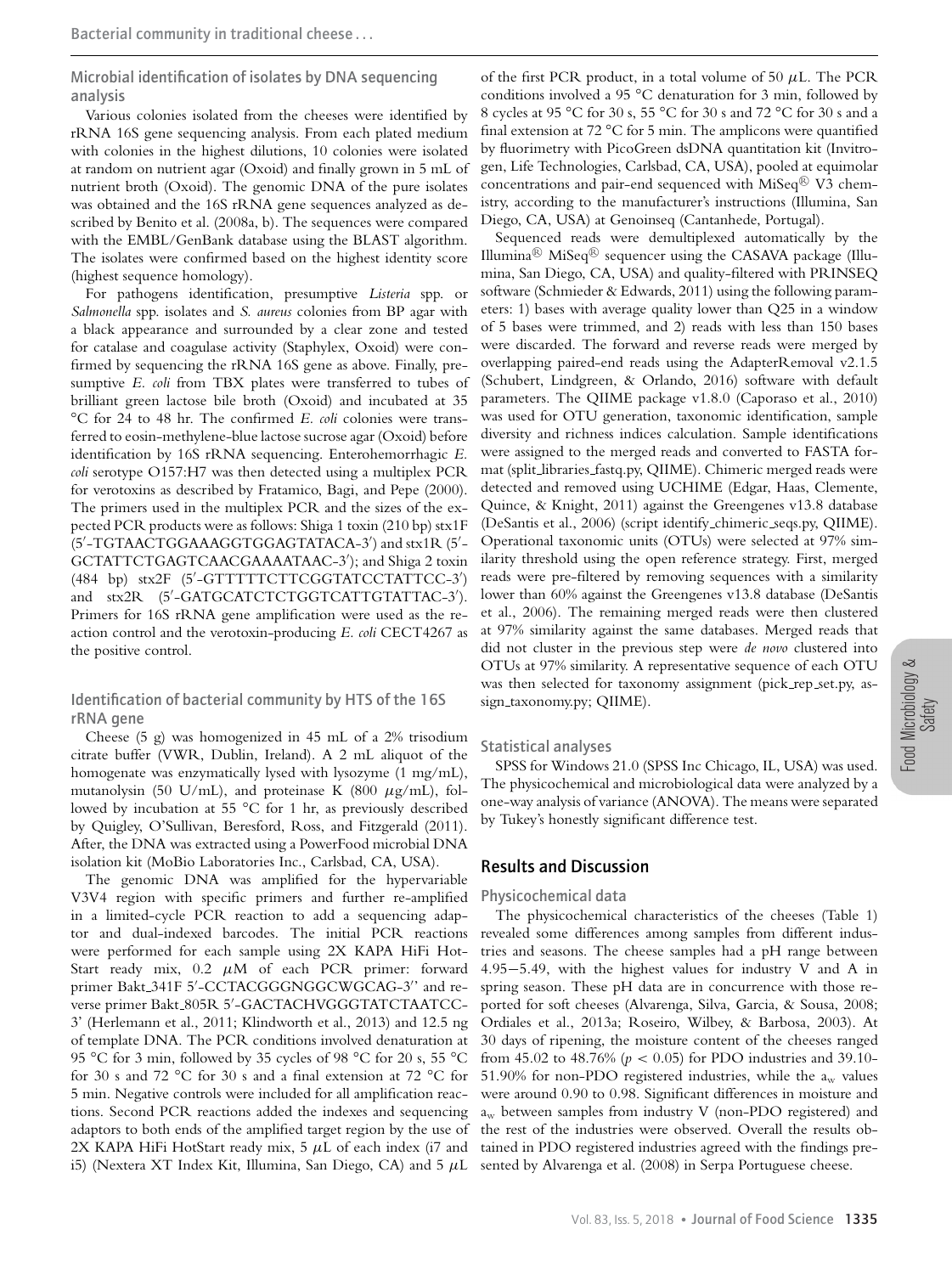#### **Table 1–Mean values of pH, moisture and** *a***<sup>w</sup> values in cheese samples.**

| Serpa Cheese |                |                   | Physicochemical parameters       |                                   |                              |  |  |  |  |
|--------------|----------------|-------------------|----------------------------------|-----------------------------------|------------------------------|--|--|--|--|
| Season       | PDO registered | <b>Industries</b> | pH<br>Mean $\pm$ SD <sup>*</sup> | Moisture $(\% )$<br>Mean $\pm$ SD | $d_{\rm w}$<br>Mean $\pm$ SD |  |  |  |  |
| Winter       | Yes            | А                 | $5.08 \pm 0.09^{\circ}$          | $48.76 \pm 0.62^{\circ}$          | $0.96 \pm 0.02^{\circ}$      |  |  |  |  |
|              |                |                   | $5.03 \pm 0.03^{\circ}$          | $47.71 \pm 1.53$ <sup>ab</sup>    | $0.98 \pm 0.01^{\circ}$      |  |  |  |  |
|              |                | G                 | $4.95 \pm 0.01^{\circ}$          | $47.21 \pm 0.96^{ab}$             | $0.97 \pm 0.03^{\circ}$      |  |  |  |  |
|              | $\rm No$       | V                 | 5.49 $\pm$ 0.04 <sup>c</sup>     | $39.10 \pm 1.34^c$                | $0.90 \pm 0.03^{\rm b}$      |  |  |  |  |
|              |                | B                 | $5.02 \pm 0.09^{\circ}$          | $51.90 \pm 0.99^{\text{d}}$       | $0.96 \pm 0.01^{\circ}$      |  |  |  |  |
| Spring       | Yes            | Α                 | 5.48 $\pm$ 0.04 <sup>c</sup>     | $47.25 \pm 1.37$ <sup>ab</sup>    | $0.98 \pm 0.01^{\circ}$      |  |  |  |  |
|              |                |                   | $4.99 \pm 0.16^{\circ}$          | $45.02 \pm 3.69^{\circ}$          | $0.98 \pm 0.01^{\circ}$      |  |  |  |  |
|              |                | G                 | 5.36 $\pm$ 0.10 <sup>b</sup>     | 46.6 0 $\pm$ 1.17 <sup>ab</sup>   | $0.98 \pm 0.01^{\circ}$      |  |  |  |  |
| P values     |                |                   | 0.000                            | 0.038                             | 0.046                        |  |  |  |  |

a,b,cFor a given determination (column), values with different superscript numbers are significantly different (*P <* 0.05).

**Table 2–Mean values of the microbiological counts (log cfu/g) in Serpa cheese from different PDO and non-PDO registered industries.**

| Season                             |                   |                   | Winter            |                   | Spring            |                      |                    |                       |  |
|------------------------------------|-------------------|-------------------|-------------------|-------------------|-------------------|----------------------|--------------------|-----------------------|--|
| PDO registered                     |                   | Yes               |                   |                   | No.               |                      | Yes                |                       |  |
| Industries                         | A                 | $\mathsf{C}$      | G                 | $\mathbf{V}$      | B                 | $\mathbf{A}$         | $\mathbf C$        | G                     |  |
| Mesophilic aerobic bacteria (PCA*) | 8.52              | 8.65              | 8.61              | 8.20              | 8.53              | 8.51                 | 8.59               | 8.92                  |  |
| Lactobacilli (MRS)                 | $8.03^{b}$        | $8.53$ bc         | $9.54^{\rm d}$    | 7.81 <sup>b</sup> | $7.33^{a}$        | $8.19^{bc}$          | $8.32^{bc}$        | $8.63^{b}$            |  |
| Lactococci (M17)                   | $8.23^{ab}$       | $8.44^{ab}$       | $8.56^{bc}$       | $8.46^{ab}$       | 8.02 <sup>a</sup> | 8.04 <sup>a</sup>    | $8.57^{bc}$        | 9.01 <sup>d</sup>     |  |
| Leuconostoc (MSE)                  | $2.24^{b}$        | $2.83^{b}$        | 7.96 <sup>c</sup> | $n.d.***^a$       | 7.21 <sup>c</sup> | 7.01 <sup>c</sup>    | 7.82 <sup>c</sup>  | 7.20 <sup>c</sup>     |  |
| Enterococci (SB)                   | $6.54^{ab}$       | 7.15 <sup>c</sup> | 6.32 <sup>a</sup> | $7.65^{\rm d}$    | $6.66^{ab}$       | $6.83$ <sup>bc</sup> | 7.04 <sup>c</sup>  | $6.51^{ab}$           |  |
| Staphylococci (BP)                 | n.d. <sup>a</sup> | n.d. <sup>a</sup> | n.d. <sup>a</sup> | 3.04 <sup>b</sup> | n.d. <sup>a</sup> | 6.01 <sup>b</sup>    | 4.78 <sup>b</sup>  | 2.18 <sup>a</sup>     |  |
| Staphylococcus aureus (BP)         | n.d. <sup>a</sup> | n.d. <sup>a</sup> | n.d. <sup>a</sup> | $3.04^{b}$        | n.d. <sup>a</sup> | n.d. <sup>a</sup>    | n.d. <sup>a</sup>  | n.d. <sup>a</sup>     |  |
| Enterobacteria (VRBG)              | 7.28 <sup>b</sup> | 5.20 <sup>b</sup> | $6.33^{b}$        | 5.97 <sup>b</sup> | $5.30^{b}$        | $2.55^{\rm a}$       | 6.47 <sup>b</sup>  | $6.89^{b}$            |  |
| Escherichia coli (TBX)             | 3.93 <sup>d</sup> | 2.20 <sup>b</sup> | $2.44^{bc}$       | $3.88^{d}$        | $3.12^{abc}$      | 0.86 <sup>a</sup>    | 3.55 <sup>cd</sup> | $3.14$ <sup>abc</sup> |  |
| Sulfite-reducing Clostridia (SPS)  | n.d. <sup>a</sup> | n.d. <sup>a</sup> | 1.88 <sup>b</sup> | n.d. <sup>a</sup> | n.d. <sup>a</sup> | $0.88^{b}$           | n.d. <sup>a</sup>  | $0.83^{b}$            |  |

<sup>a,b,c,d</sup>For a given determination, values (row) with different superscript letters are significantly different (P < 0.05).<br>\*PCA: Plate count agar; MRS: de Man, Rogosa and Sharpe Agar; M17: M17 agar; MSE: Mayeux, Sandine a VRBG: Violet Red Bile Glucose agar; TBX: chromogenic tryptone bile X-glucuronide agar; SPS: sulfite–polymyxin–sulfadiazine agar. ∗∗n.d. not detected.

Food Microbiology & Safety

**Microbial counts and identifications.** The microbiological counts revealed some significant differences among cheeses from different industries and seasons (Table 2). Total aerobic bacteria counts ranged from 8.20 to 8.92 log cfu/g at the end of ripening process. Overall, the microbiota of raw milk cheese without the addition of starter is commonly dominated by a limited number of LAB genera, which have important roles in the organoleptic properties of artisanal cheeses (Feutry, Oneca, Berthier, & Torre, 2012; Ordiales et al., 2013a, b). The presumptive lactobacilli ranged from 7.33 to 9.54 log cfu/g, with the lower counts among the samples for non-PDO industries, V and B (7.33 and 7.81 log cfu/g respectively). The counts of lactococci were similar to lactobacilli, whereas the levels of *Leuconostoc* spp. were lower in all samples. This last LAB group showed the most variation between the industries. The enterococci population was also detected at a considerable level, with counts ranging from 6.32 to 7.65 log cfu/g. The presence of high numbers of enterococci is typical of artisan raw milk cheese, which, due to their ubiquitous presence, can easily contaminate the raw milk during its collection or at various stages of cheese making, due to poor manufacturing practices (Ordiales et al., 2013a, b; Ortigosa et al., 2008). However, they are considered a common member of cheese microbiota, with important influence in the ripening process (Moreno, Sarantinopoulos, Tsakalidou, & De Vuyst, 2006).

For secondary microbiota, staphylococci were detected at a significantly lower level in winter cheeses compared to the spring samples. The staphylococci population is common in artisanal cheese with high variability in the counts (Galan, Cabezas, & Fernández-Salguero, 2012; Ordiales et al., 2013a).

Finally, the enterobacteria counts were between 5.20 and 7.28 log cfu/g with no significant differences between the industries, except for industry A in the spring, which scored statistically lower counts at 2.55 log cfu/g. A high level of enterobacteria is usually considered an indication of poor hygienic practices. However, the aforementioned values are in agreement with the range found by other workers for similar soft cheeses at around 30 days of ripening (Ordiales et al., 2013a, b; Tavaria & Malcata, 1998). Importantly, the presence of enterobacteria in high number at the end of the ripening may also be involved in the development of the sensory properties of the final cheese. Conversely, some species of this microbial group are considered spoilage organisms or even may be human pathogens, such as *E. coli* or *Salmonella* spp. Therefore, the level of *E. coli* was also investigated. Although much lower counts were detected, *E. coli* followed a similar tendency to the enterobacteria counts between the industries, with industry A in spring displaying the lowest counts.

The isolates from the PCA, MRS, M17, MSE, and SB plates were further investigated for their identification at the species level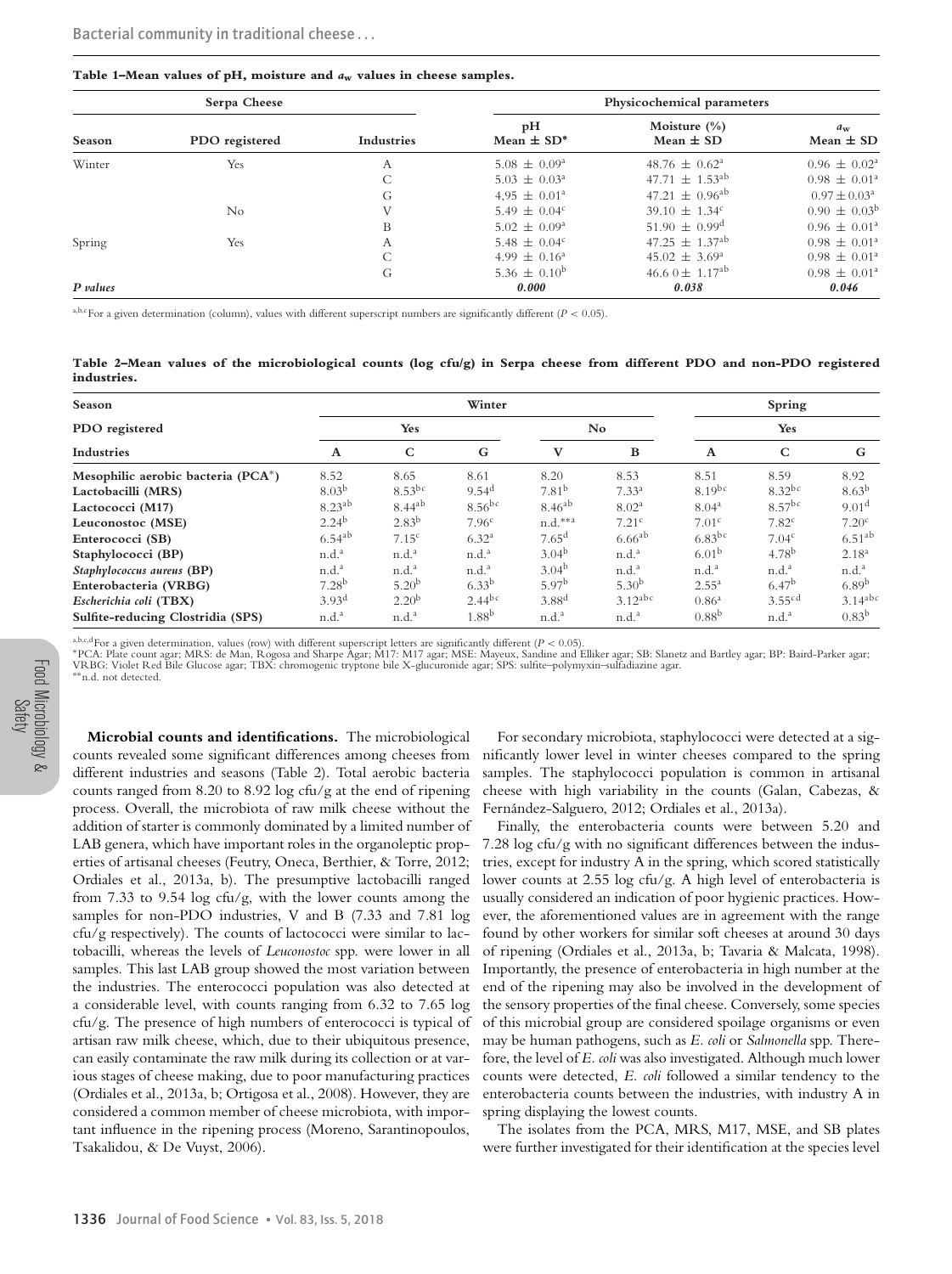# **Table 3–Identification of the isolates from PCA, MRS, M17, MSE, and SB plates and percent of distribution of each species by industry.**

| Identification                                                 |                       |             |           |                      | Industry     |                           |           |      |  |
|----------------------------------------------------------------|-----------------------|-------------|-----------|----------------------|--------------|---------------------------|-----------|------|--|
|                                                                | Winter                |             |           |                      |              | Spring                    |           |      |  |
|                                                                | <b>PDO</b>            |             |           | Non-PDO              |              | <b>PDO</b>                |           |      |  |
| Sequencing of 16S rRNA gene Species-Accession no. (% identity) | $\boldsymbol{\rm{A}}$ | $\mathbf C$ | ${\bf G}$ | $\mathbf{V}$         | $\, {\bf B}$ | $\boldsymbol{\mathrm{A}}$ | ${\bf C}$ | G    |  |
|                                                                | % of isolates on PCA* |             |           |                      |              |                           |           |      |  |
| Lb. paracasei - CP013921.1/ Lb. casei - /KT897918.1 (100%)     | 26.6                  | 71.4        | 61.8      | 30.1                 |              | 47.2                      | 35.4      | 32.5 |  |
| Lb. plantarum - KT946604.1 (100%)                              | 26.6                  |             | 12.4      |                      | 16.7         |                           |           | 32.5 |  |
| Lb. brevis - KP793171.1 (100%)                                 |                       |             |           | 15.1                 | 50.2         |                           | 6.4       |      |  |
| L. mesenteroides - KP742818.1 (99%)                            |                       |             |           |                      |              | 5.9                       | 30.1      | 8.1  |  |
| E. faecalis – KU321632.1 (100%)                                | 17.8                  | 5.1         |           |                      | 8.3          | 6                         | 5.9       |      |  |
| E. faecium - CP014449.1 (100%)                                 |                       |             |           |                      |              | 17.8                      |           |      |  |
| E. hirae - LC122277.1 (100%)                                   |                       |             |           | 15.1                 |              |                           |           |      |  |
| Hafnia alvei - KT767875.1 (100%)                               | 29.2                  | 23.6        | 25.9      | 21.7                 | 13.5         | 23.1                      | 23.1      | 26.8 |  |
| Escherichia coli - CP015076.1 (99%)                            |                       |             |           | 18.1                 | 11.3         |                           |           |      |  |
|                                                                |                       |             |           | % of isolates on MRS |              |                           |           |      |  |
| Lb. paracasei - CP013921.1/ Lb. casei - /KT897918.1 (100%)     | 37.5                  | 100         | 71.4      | 40                   |              | 61.3                      | 50        | 40   |  |
| Lb. plantarum – $KT946604.1$ (100%)                            | 37.5                  |             | 14.3      |                      | 22.2         |                           |           | 40   |  |
| Lb. pentosus - KU945826.1 (100%)                               |                       |             | 14.3      |                      |              |                           |           |      |  |
| Lb. curvatus - KT763326.1 (100%)                               |                       |             |           |                      |              |                           |           | 10   |  |
| Lb. brevis - KP793171.1 (100%)                                 |                       |             |           | 20                   | 66.7         |                           | 8.3       |      |  |
| L. mesenteroides - KP742818.1 (99%)                            |                       |             |           |                      |              | 7.7                       | 41.7      | 10   |  |
| E. faecalis - KU321632.1 (100%)                                | 12.5                  |             |           |                      | 11.1         | 7.7                       |           |      |  |
| E. faecium - CP014449.1 (100%)                                 | 12.5                  |             |           | 20                   |              | 23.2                      |           |      |  |
| E. hirae - LC122277.1 (99%)                                    |                       |             |           | 20                   |              |                           |           |      |  |
|                                                                |                       |             |           | % of isolates on M17 |              |                           |           |      |  |
| Lb. paracasei - CP013921.1 /Lb. casei - /KT897918.1 (100%)     |                       |             |           |                      |              | 50                        | 14.3      |      |  |
| Lb. plantarum - LC125266.1 (100%)                              |                       |             |           |                      |              |                           | 14.3      |      |  |
| Lb. brevis - KT757228.1 (100%)                                 | 25                    |             |           |                      |              |                           |           |      |  |
| L. mesenteroides - KP742818.1 (99%)                            |                       |             | 100       |                      |              | 25                        | 57.1      | 100  |  |
| Lc. lactis - KT757263.1 (100%)                                 |                       |             |           |                      |              |                           | 14.3      |      |  |
| E. faecalis - KU321632.1 (100%)                                | 75                    | 50          |           | 20                   | 50           | 25                        |           |      |  |
| E. faecium - CP014449.1 (100%)                                 |                       |             |           | 40                   |              |                           |           |      |  |
| E. hirae $-$ LC122277.1 (100%)                                 |                       | 50          |           | 40                   | 50           |                           |           |      |  |
|                                                                |                       |             |           | % of isolates on MSE |              |                           |           |      |  |
| L. mesenteroides- KP742818.1 (99%)                             | 100                   | 100         | 100       | 100                  | 100          | 100                       | 100       | 100  |  |
|                                                                | % of isolates on SB   |             |           |                      |              |                           |           |      |  |
| E. faecalis - KU321632.1 (100%)                                | 87.5                  | 71.4        |           |                      | 100          | 87.5                      | 100       | 57.2 |  |
| E. faecium - CP014449.1 (100%)                                 |                       | 14.3        |           |                      |              |                           |           | 42.8 |  |
| E. hirae $-$ LC122277.1 (100%)                                 | 12.5                  | 14.3        | 16.7      | 75                   |              |                           |           |      |  |

∗PCA: Plate count agar; MRS: de Man, Rogosa and Sharpe Agar; M17: M17 agar; MSE: Mayeux, Sandine and Elliker agar; SB: Slanetz and Bartley agar.

## **Table 4–Identification of the isolates from BP, VRBG, and TBX plates and percent of distribution of each species by industry.**

| Identification                                                    | Industry                  |                      |     |                       |          |              |            |      |  |  |
|-------------------------------------------------------------------|---------------------------|----------------------|-----|-----------------------|----------|--------------|------------|------|--|--|
|                                                                   | Winter                    |                      |     |                       |          |              | Spring     |      |  |  |
|                                                                   | <b>PDO</b>                |                      |     | Non-PDO               |          |              | <b>PDO</b> |      |  |  |
| Sequencing of 16S rRNA gene<br>Species-Accession no. (% identity) | A                         | C                    | G   | V                     | $\bf{B}$ | $\mathbf{A}$ | C          | G    |  |  |
|                                                                   | $%$ of isolates on $BP^*$ |                      |     |                       |          |              |            |      |  |  |
| S. epidermidis - KT989845.1 (100%)                                |                           |                      |     |                       |          | 25           | 100        |      |  |  |
| S. caprae – KT387321.1 (100%)                                     |                           |                      |     |                       |          | 12.5         |            |      |  |  |
| S. hominis - LN774575.1 (100%)                                    |                           |                      |     |                       |          | 12.5         |            |      |  |  |
| S. warneri – KC139448.1 (100%)                                    |                           |                      |     |                       |          | 37.5         |            | 33.3 |  |  |
| S. simulans – CP014016.1 (100%)                                   |                           |                      |     |                       |          | 12.5         |            |      |  |  |
| S. cohnii – KX023361.1 (100%)                                     |                           |                      |     |                       |          |              |            | 66.7 |  |  |
| S. aureus - CP015173.1 (100%)                                     |                           |                      |     | 100                   |          |              |            |      |  |  |
|                                                                   |                           |                      |     | % of isolates on VRBG |          |              |            |      |  |  |
| H. alvei – KT767875.1 $(100\%)$                                   | 100                       | 100                  | 100 | 30                    | 60       | 100          | 100        | 100  |  |  |
| E. $\omega$ li – CP015076.1 (99%)                                 |                           |                      |     | 60                    | 40       |              |            |      |  |  |
| K. $\alpha x \gamma$ toca – KU761531.1 (100%)                     |                           |                      |     | 10                    |          |              |            |      |  |  |
|                                                                   |                           | % of isolates on TBX |     |                       |          |              |            |      |  |  |
| E. $\omega$ li – CP015076.1 (100%)                                | 100                       | 100                  | 100 | 100                   | 100      | 100          | 100        | 100  |  |  |

∗BP: Baird-Parker agar; VRBG: Violet Red Bile Glucose agar; TBX: chromogenic tryptone bile X-glucuronide agar.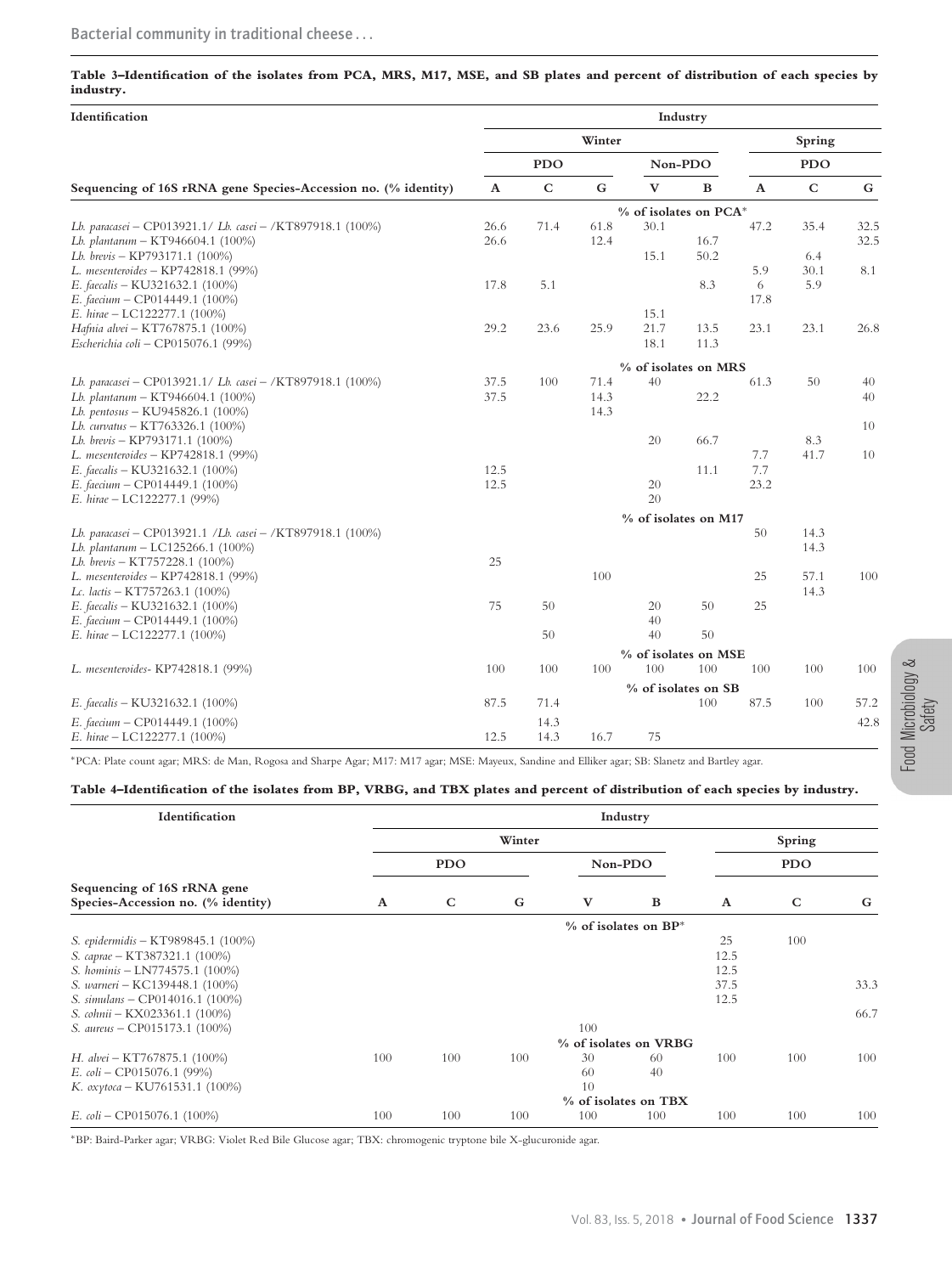(Table 3). Counts on the PCA medium provided a guide to the prevalence of live bacteria in the final cheese. The microorganisms identified in the PCA medium mainly corresponded to LAB and to a lesser extent, enterobacteria. *Lactobacillus paracasei/Lb. casei* were the main species in cheese samples from PDO industries (A, C and G) in both seasons. *Lb. casei* and *Lb. paracasei* are closely related species and, therefore, difficult to distinguish, with 99.4% similarity (Öztürk & Meterelliyöz, 2015). In cheeses from non-PDO registered industries, *Lb. brevis* and *Lb. paracasei/casei* were the dominant species in industries B and V, respectively. Other LAB identified were *Lb. plantarum, Leuconostoc mesenteroides,* only identified in spring season, and species belonging to the genus *Enterococcus*. *E. faecium* appeared in cheeses from industries A and V, while *E. faecalis* has a higher prevalence in A and B. These genera and species are among the most common LAB found in raw milk cheese (Feutry et al., 2012; Fuka et al., 2013; Ordiales et al., 2013a; Picon, Garde, Avila, & Nuñez, 2016). Finally, some species from the *Enterobacteriaceae* family were detected, which contributed to around 20 to 40% of the total isolates identified. The species, *Hafnia alvei*, was identified at around 20 to 30% in all the industries. This species has demonstrated its ability to survive during the ripening process of soft cheese and other types of cheese with a long maturation process (Abriouel et al., 2008; Coton et al., 2012; Ordiales et al., 2013a; Tabla et al., 2016). Moreover, it is known to positively contribute to the aromatic properties of cheeses (Irlinger et al., 2012). The most disturbing was the presence of *E. coli* in the final product at appreciable level, particularly those obtained from industries V and B (both non-PDO registered industries), which may be due to poor milking hygiene or poor hygienic processing as consequence of different manufacturing practices suggested by PDO "Cheese Serpa".

These results differ slightly from the results obtained with HTS (Figure 1). During whole cheese processing, the predominant bacteria comprised *Lactococcus*, *Lactobacillus*, and *Leuconostoc* genera. Most of the identifications matched with those obtained in PCA, except for *Lactococcus*. Studies to assess the persistence and viability of this microorganism throughout manufacturing and ripening of cheeses have been done (Ruggirello, Cocolin, & Dolci, 2016; Ruggirello, Dolci, & Cocolin, 2014). The authors observed that at the end of ripening, lactococci were detected at a minimal amount and this discrepancy was explained with the knowledge that during the ripening process, lactococci enter in a stressed physiological state (viable not culturable, VNC), which might cause their inability to grow on synthetic medium despite their viability in the cheese matrix.

The identification of microorganisms isolated from the specific media MRS, M17, MSE and SB for various LAB genera is shown in Table 3. In MRS, corresponding mainly to *Lactobacillus* spp., *Lb. paracasei/Lb. casei* was the most common species in this medium, followed by sporadic identification of *Lb. platarum*, *Lb. brevis*, *Lb. pentosus* and *Lb curvatus*. In particular, *Lb. brevis* was present at a relatively high percentage in samples from V and B (both non-PDO registered industries). *L. mesenteroides*, *E. faecalis*, *E. faecium* and *E. hirae* were also identified in MRS agar but not in all samples. *L. mesenteroides* was also detected in PCA agar but was also only associated with spring season samples.

In M17, only *Lactococcus lactis* was detected in samples from industry C. This is in discordance with the HTS results (Figure 1B), where *Lactococcus* was the most abundant genera in the cheeses. The viability of *Lactococcus* at the end of ripening is minimal because they succumb to a stressed physiological state during the ripening process (Ruggirello et al., 2014, 2016). On the other hand, it has

been reported that M17 medium it is not such a selectivity for lactococci species growth (Ruggirello et al., 2014).

All the isolates identified in MSE and SB medium corresponded to *Leuconostoc* spp. and *Enterococcus* spp., respectively, showing both media were highly selective for enumerating these genera of LAB (Table 3).

*Leuconostoc* spp. isolates were found in all industries and were identified as *L. mesenteroides* (Table 3). This species is usually found as a subdominant LAB species with raw milk cheese (Aquilanti et al., 2011; Fuka et al., 2013; Picon et al., 2016) and, alongside *Leucnostoc lactis,* is the most relevant species of this genus in the dairy industry (Hemme & Foucaud-Scheunemann, 2004). Although these species grow poorly in milk, they are more competitive in the late stage of the cheese ripening process. In particular, it is known that these bacteria contribute to the peculiar aroma of traditional cheeses, mainly due to their ability to metabolize citrate and lactate (McSweeney & Sousa, 2000). Additionally, they may influence the texture of cheese by the synthesis of dextrans. These valuable technological properties are the reason some researchers have considered them as starters for cheese manufacture (Alegría, Delgado, Flórez, & Mayo, 2013; Nieto-Arribas, Seseña, Poveda, Palop, & Cabezas, 2010) and may positively influence the organoleptic properties in Serpa cheese from spring season.

The enterococci population was dominated by *E. faecalis*, followed by *E. faecium* and *E. hirae*, which was only identified in winter samples and was the predominant species in industry V (Table 3). *E. faecalis* and *E. faecium* are common enterococci species found in raw milk cheese, whereas *E. hirae* is more sporadically present at an important level (Feutry et al., 2012; Ordiales et al., 2013a). Among the LAB genera, enterococci raise some controversy because some members, particularly *E. faecalis*, have been linked to various virulence factors, antibiotic resistance and gene transfer mechanisms related to human pathogenesis (Moreno et al., 2006). Moreover, they also present important tyrosine decarboxylase activity, responsible for tyramine accumulation in cheese (Picon et al., 2016). However, in many artisanal cheeses, their presence has been correlated with a positive contribution to the ripening process, influencing the development of the typical organoleptic properties, and inhibiting foodborne pathogens by producing the bacteriocins, enterocins (Giraffa, 2003; Ordiales et al., 2013b).

Table 4 shows the species identified in the BP, VRBGA and TBX plates. *S. aureus* is a foodborne pathogen and was the unique species identified in the samples originating from industry V, which is a non-PDO registered. *Staphylococcus epidermidis*, *S. warneri* and *S. cohnii* were mainly identified in cheeses prepared during spring. *Staphylococcus* spp. has been detected in most cheese varieties as a major component of the secondary flora that remains throughout ripening, probably due to their resistance to salt and dehydration (Little et al., 2008; Ordiales et al., 2013a).

The predominance of the *Enterobacteriaceae* family was also observed by HTS analysis during the ripening process (Figure 1A). *Enterobacteriaceae* have frequently been found during cheese manufacture (Coton et al., 2012; Ordiales et al., 2013a). The enterobacteria identified were mainly dominated by *H. alvei*, except for industries V and B (both non-PDO registered). For these two industries *E. coli* was also identified at a high level (Table 4), some strains of this species are considerate important foodborne pathogens. *H. alvei* has often been described as the dominant Gram-negative bacteria in cheeses (Abriouel et al., 2008; Coton et al., 2012; Ordiales et al., 2013a). These bacteria have been shown to display high proteolytic activities, which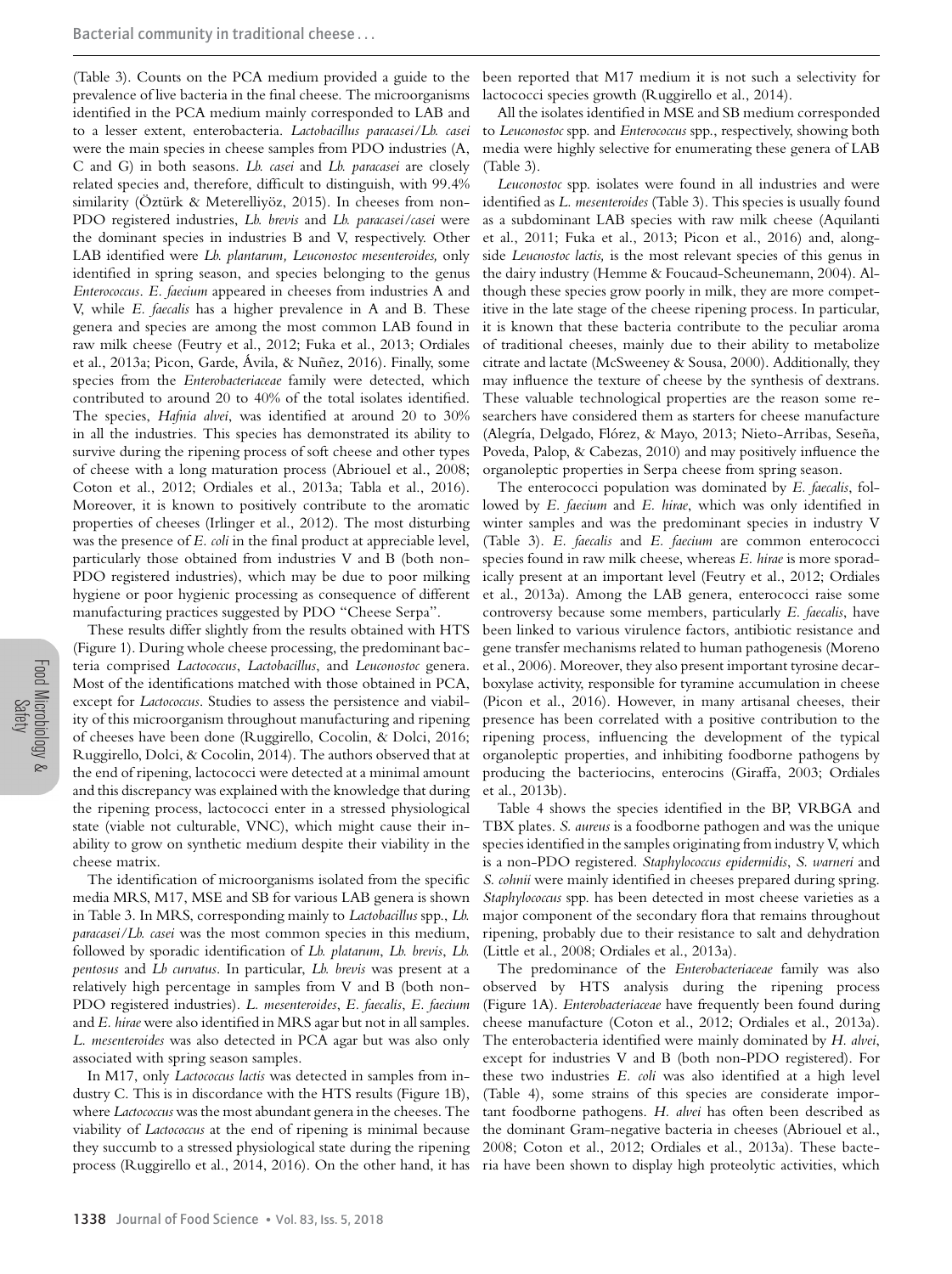

Figure 1–Mean relative abundance of bacteria in cheeses from different industries (capital letters) analyzed in two different seasons (winter and spring) using high-throughput sequencing of the 16S rRNA gene. (A) at the family level; (B) at the genus level.

could affect the sensory quality of cheese, such as creamy cheeses (Ordiales et al., 2013b).

#### Pathogen detection

The most relevant foodborne pathogens in raw milk cheeses, *Listeria monocytogenes*, *Salmonella* spp. and enterohemorrhagic *E. coli* were not detected in any of the cheese samples after 30 days of ripening. The absence of these pathogens in the cheese indicates the safety quality of the final product. The bacterial populations at the end of the ripening time depend on the adaptation of the microorganisms to the stress conditions found during the maturation process, such as salt concentration, pH decrease and competitive interaction with the microbiota present (Donnelly, 2004).

*E. coli* was found in all cheese samples at 30 days of ripening (Table 4) and all the isolates from the TBX medium were identified as *E. coli* by sequencing. This could have been due to the

use of contaminated milk. *E. coli* is also used as an indicator of direct or indirect fecal contamination of foods, suggesting possible presence of enteric pathogens. In cheese, the presence of *E. coli* may indicate poor hygiene conditions (Kornaki & Johnson, 2001). Little et al. (2008) found initial levels of *E. coli* ranging from 1.1  $\times$  10<sup>5</sup> to 4.6  $\times$  10<sup>6</sup> cfu/g in raw milk cheese, and Ordiales et al. (2013a) found *E. coli*at 30 days of ripening in soft cheese "Torta del Casar," but these were not detected at the end of ripening process (60 days). So, these reports highlight the importance of the ripening period in raw milk cheese to ensure the safety of the final product, particularly considering the ability of some pathogens, such as *E. coli* O157:H7 and *Listeria monocytogenes* to tolerate periods of similar maturity to Serpa cheese (Almeida et al., 2007; Montet et al., 2009). Although no relevant foodborne pathogens were detected at 30 days, the *E. coli* level found in all samples at the end of the ripening (Table 2), highlighted its identification among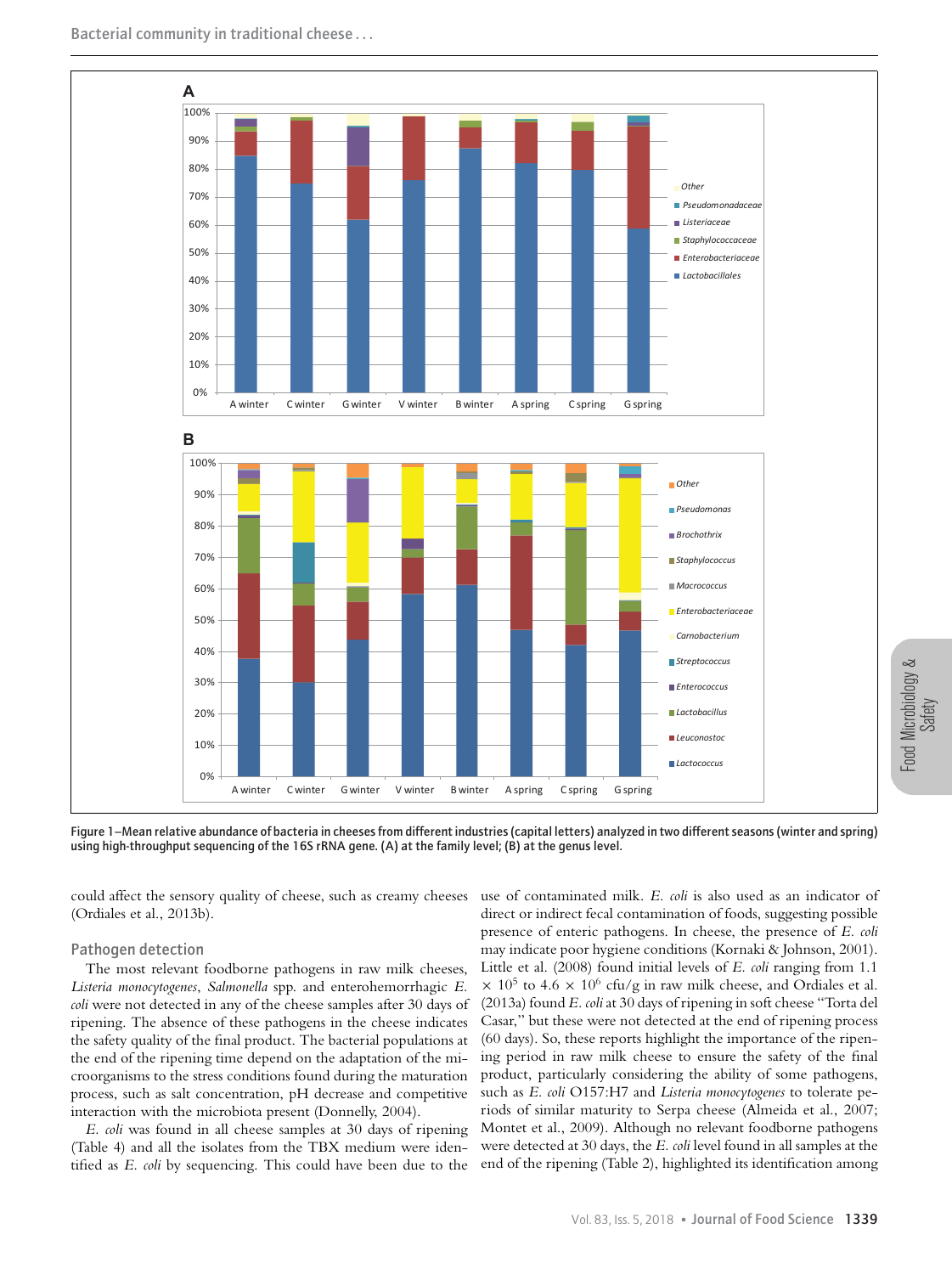the dominants species on PCA agar on non-PDO industries (Table 3), suggests that a longer period, close to 60 days of ripening, would be recommended.

*S. aureus* was only found in cheeses from industry V (non-PDO registered) (Table 3). In raw milk cheese, *S. aureus* contamination can be caused by raw milk produced by animals suffering from mastitis, contaminated milk tank, and poor hygiene practices or the cheese handlers who are *S. aureus* carriers (Guerreiro, Velez, Alvarenga, Matos, & Duarte, 2013; Rola, Czubkowska, Korpysa-Dzirba, & Osek, 2016). *S. aureus* has been reported in cheese made from raw milk with a higher incidence than other foodborne pathogens (Little et al., 2008; Ordiales et al., 2013a). However, although *S. aureus* can produce an enterotoxin that causes illness, high numbers of the organism are necessary to produce the toxin in sufficient quantities to be a threat to public health (Le Loir, Baron, & Gautier, 2003). *S. aureus* can grow during cheese processing, but once *a*<sup>w</sup> and pH are decreased, its growth is generally inhibited (Stewart et al., 2002).

Sulfite-reducing clostridia are widespread in the environment and can contaminate milk and cheese. They were detected in some cheese samples from industries G and A, but at low levels (Table 2). Clostridia include pathogenic representatives, such as *Clostridium perfringens, C. botulinum, C. difficile*, and *C. tetani*, as well as the spoilage species, *C. tyrobutyricum*, which is the main cause of the late-blowing defect in cheese, responsible for relevant financial losses in the dairy industry (Brändle, Domig, & Kneifel, 2016).

# Conclusions

The data reported in this study showed higher differences among the identified microorganisms isolated from cheeses obtained from PDO and non-PDO industries. Hence, the production regulation gives guarantees of standardization to the product. The microorganisms identified at the end of ripening were LAB and to a lesser extent, enterobacteria, with *Lb. paracasei/Lb. casei* being the main species in cheese from PDO industries, while in non-PDO industries *Lb.brevis* was also identified at high level. However, by culture independent methodology (HTS), the predominating genera were mainly *Lactococcus*, followed by *Lactobacillus*, and *Leuconostoc* genus. Finally, although high level of enterobacteria were found, the main foodborne pathogens, *L. monocytogenes*, *Salmonella* spp. and enterohemorrhagic *E. coli* were not detected in cheese samples at the end of maturation, which guarantee the microbiological safety of the final product. Moreover, the study of technological and functional properties of autochthonous strains of lactic acid bacteria could be also an important tool, starter cultures to control the ripening process and ensure the final quality and safety of the cheese.

# Acknowledgments

The authors are grateful to M. Cabrero and J. Barneto for technical assistance, PDO ''Serpa Cheese'' for technical support, and Genoinseq (Cantanhede, Portugal) for high-throughput sequencing analysis. This work was funded by grant GR15166 from Junta Extremadura Government Portuguese Ministry of Agriculture and Rural Development (Grant no PDR2020-101-031017), European Agricultural Fund for Rural Development (EAFRD) and European Regional Development Fund (ERDF).

# Authors' Contributions

Maria Teresa P. Gonçalves carried out experiments, interpreted the results and drafted the manuscript. María José Benito designed the study, interpreted the results and wrote the manuscript.

María de Guía Córdoba collaborated in designing experiments and drafted the manuscript. Conceição Egas developed highthroughput sequencing analysis and drafted the manuscript. Almudena V. Merchán carried out experiments and participated in data analysis. Ana I. Galván carried out experiments and participated in data analysis. Santiago Ruiz-Moyano participated in designing the study and experiments, interpreted results and drafted the manuscript.

## References

- Abriouel, H., Martín-Platero, A., Maqueda, M., Valdivia, E., & Martínez-Bueno, M. (2008). Biodiversity of the microbial community in a Spanish farmhouse cheese as revealed by culturedependent and culture-independent methods. *International Journal of Food Microbiology*, *127*, 200–208.<https://doi.org/10.1016/j.ijfoodmicro.2008.07.004>
- Alegría, Á., Delgado, S., Flórez, A. B., & Mayo, B. (2013). Identification, typing, and functional characterization of *Leuconostoc* spp. strains from traditional, starter-free cheeses. *Dairy Science & Technology*, *93*, 657–673.<https://doi.org/10.1007/s13594-013-0128-3>
- Alessandria, V., Ferrocino, I., De Filippis, F., Fontana, M., Rantsiou, K., Ercolini, D., & Cocolin, L. (2016). Microbiota of an Italian Grana like cheese during manufacture and ripening unraveled by 16S rRNA-based approaches. *Applied and Environmental Microbiology*, *82*, 3988–3995. <https://doi.org/10.1128/AEM.00999-16>
- Almeida, G., Figueiredo, A., Rôla, M., Barros, R. M., Gibbs, P., Hogg, T., & Teixeira, P. (2007). Microbiological characterization of randomly selected Portuguese raw milk cheeses with reference to food safety. *Journal of Food Protection*, *70*, 1710–1716. <https://doi.org/10.4315/0362-028X-70.7.1710>
- Alvarenga, N., Silva, P., Garcia, J. R., & Sousa, I. (2008). Estimation of Serpa cheese ripening time using multiple linear regression (MLR) considering rheological, physical and chemical data. *Journal of Dairy Research*, *75*, 233–239.<https://doi.org/10.1017/S0022029908003191>
- Alvarenga, N., Canada, J., & Sousa, I. (2011). Effect of freezing on the rheological, chemical and colour properties of Serpa cheese. *Journal of Dairy Research*, *78*, 80–87. <https://doi.org/10.1017/S0022029910000841>
- Aquilanti, L., Babini, V., Santarelli, S., Osimani, A., Petruzzelli, A., & Clementi, F. (2011). Bacterial dynamics in a raw cow's milk Caciotta cheese manufactured with aqueous extract of *Cynara cardunculus* dried flowers. *Letters in Applied Microbiology*, *52*, 651–659. <https://doi.org/10.1111/j.1472-765X.2011.03053.x>
- Benito, M. J., Serradilla, M. J., Martín, A., Aranda, E., Hernández, A., & Córdoba, M. G. (2008a). Differentiation of *Staphylococci* from Iberian dry fermented sausages by protein fingerprinting. *Food Microbiology*, *25*, 676–682.<https://doi.org/10.1016/j.fm.2008.03.007>
- Benito, M. J., Serradilla, M. J., Ruiz-Moyano, S., Martín, A., Pérez-Nevado, F., & Córdoba, M. G. (2008b). Rapid differentiation of lactic acid bacteria from autochthonous fermentation of Iberian dry-fermented sausages. *Meat Science*, *80*, 656–661. <https://doi.org/10.1016/j.meatsci.2008.03.002>
- Bokulich, N. A., & Mills, D. A. (2012). Next-generation approaches to the microbial ecology of food fermentations. *BMB Reports*, *45*, 377–389. [https://doi.org/](https://doi.org/10.5483/BMBRep.2012.45.7.148) [10.5483/BMBRep.2012.45.7.148](https://doi.org/10.5483/BMBRep.2012.45.7.148)
- Bokulich, N. A., & Mills, D. A. (2013). Facility-specific "*house*, " microbiome drives microbial landscapes of artisan cheesemaking plants. *Applied and Environmental Microbiology*, *79*, 5214– 5223. [https://doi.org/10.1128/AEM.00934-13.](https://doi.org/10.1128/AEM.00934-13)
- Brändle, J., Domig, K. J., & Kneifel, W. (2016). Relevance and analysis of butyric acid producing clostridia in milk and cheese. *Food Control*, *67*, 96–113. [https://doi.org/](https://doi.org/10.1016/j.foodcont.2016.02.038) [10.1016/j.foodcont.2016.02.038](https://doi.org/10.1016/j.foodcont.2016.02.038)
- Caporaso, J. G., Kuczynski, J., Stombaugh, J., Bittinger, K., Bushman, F. D., Costello, E. K., . . . Gordon, J. I. (2010). QIIME allows analysis of high-throughput community sequencing data. *Nature Methods*, *7*, 335–336.<https://doi.org/10.1038/nmeth.f.303>
- Coton, M., Delbés-Paus, C., Irlinger, F., Desmasures, N., Le Fleche, A., Stahl, V., ... Coton, E. (2012). Biodiversity and assessment of potential risk factors of Gram-negative isolates associated with French cheeses. *Food Microbiology*, *29*, 88–98.<https://doi.org/10.1016/j.fm.2011.08.020>
- DeSantis, T. Z., Hugenholtz, P., Larsen, N., Rojas, M., Brodie, E. L., Keller, K., Andersen, G. L. (2006). Greengenes, a chimera-checked 16S rRNA gene database and workbench compatible with ARB. *Applied and Environmental Microbiology*, *72*, 5069–5072. <https://doi.org/10.1128/AEM.03006-05>
- Donnelly, C. W. (2004). Growth and survival of microbial pathogens in cheese. In P. F. Fox, P. L. H. McSweeney, T. M. Cogan, & T. P. Guinee (Eds.), *Cheese: Chemistry, physics and microbiology, general aspects* (pp. 541–559). London, UK: Elsevier. Academic Press.
- Dos Santos, M. T. P. G., Benito, M. J., de Guía Córdoba, M., Alvarenga, N., & de Herrera, S. R. M. S. (2017). Yeast community in traditional Portuguese Serpa cheese by culturedependent and-independent DNA approaches. *International journal of food microbiology*, *262*, 63–70<https://doi.org/10.1016/j.ijfoodmicro.2017.09.013>
- Edgar, R. C., Haas, B. J., Clemente, J. C., Quince, C., & Knight, R. (2011). UCHIME improves sensitivity and speed of chimera detection. *Bioinformatics*, *27*, 2194–2200. <https://doi.org/10.1093/bioinformatics/btr381>
- Feutry, F., Oneca, M., Berthier, F., & Torre, P. (2012). Biodiversity and growth dynamics of lactic acid bacteria in artisanal PDO Ossau-Iraty cheeses made from raw ewe's milk with different starters. *Food Microbiology*, *29*, 33–42.<https://doi.org/10.1016/j.fm.2011.08.011>
- Fratamico, P. M., Bagi, L. K., & Pepe, T. (2000). A multiplex polymerase chain reaction assay for rapid detection and identification of *Escherichia coli* O157: H7 in foods and bovine feces. *Journal of Food Protection*, *174*, 1032–1037.<https://doi.org/10.4315/0362-028X-63.8.1032>
- Fuka, M. M., Wallisch, S., Engel, M., Welzl, G., Havranek, J., & Schloter, M. (2013). Dynamics of bacterial communities during the ripening process of different Croatian cheese types derived from raw ewe's milk cheeses. *PLoS One*, *8*, e80734. <https://doi.org/10.1371/journal.pone.0080734>
- Galan, E., Cabezas, L., & Fernández-Salguero, J. (2012). Proteolysis, microbiology and sensory properties of ewe's milk cheese produced with plant coagulant from cardoon *Cynara cardunculus*, calf rennet or a mixture thereof. *International Dairy Journal*, *25*, 92–96. <https://doi.org/10.1016/j.idairyj.2012.02.001>